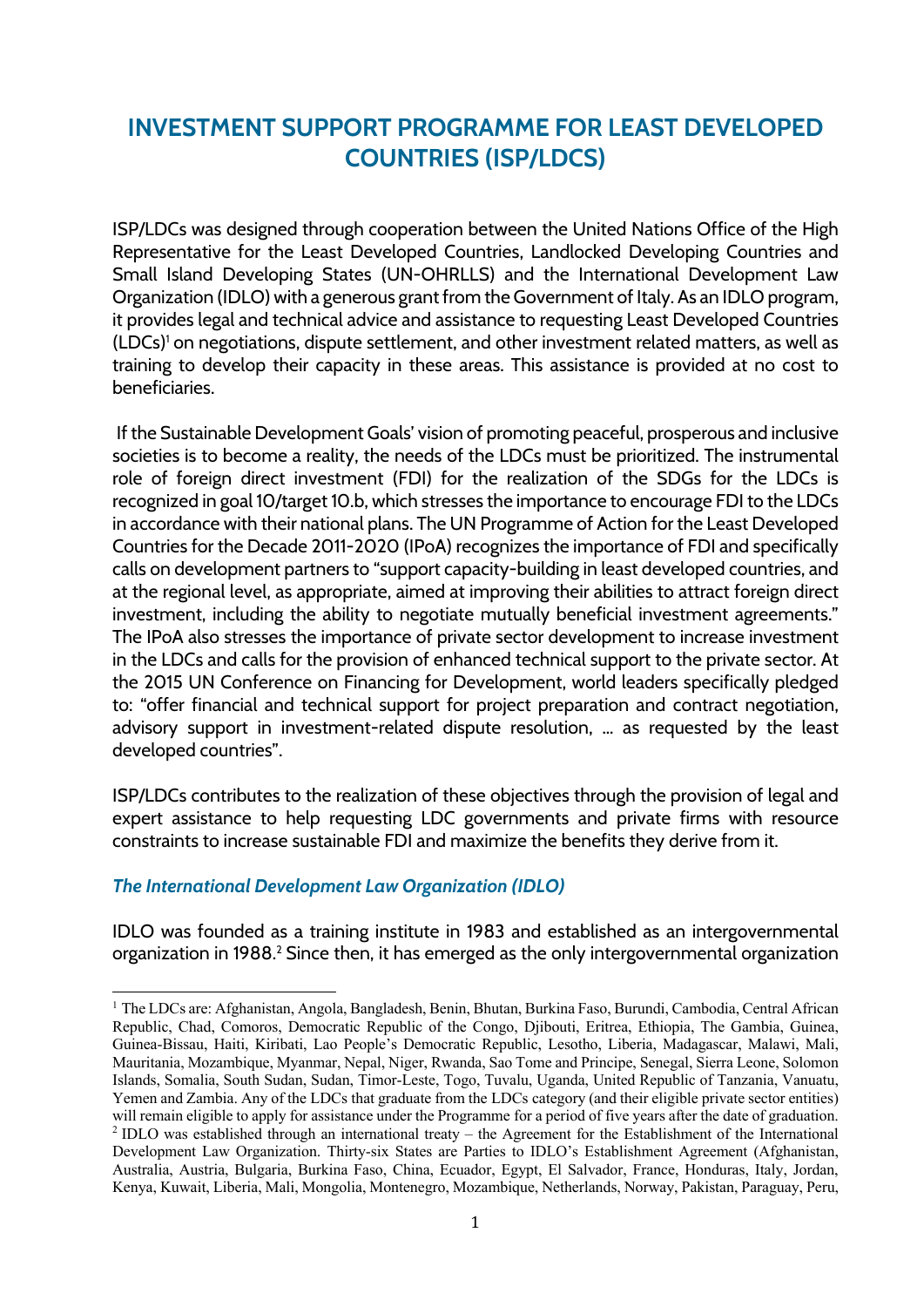exclusively devoted to the rule of law and sustainable development. Today, IDLO enjoys a geographically and thematically diverse program portfolio across over 30 countries and a vast alumni network of over 20,000 legal professionals. IDLO is headquartered in Rome, Italy and has offices in Geneva, New York and The Hague. It has United Nations Observer status since 2001. IDLO also has a field presence in many project countries, including several LDCs.

IDLO has a treaty-based mandate, as well as technical and operational capability in the areas covered by the Programme and has assisted beneficiary countries to improve their business and regulatory environment, including in such fields as contracts, commercial dispute resolution, and legal capacity development. IDLO has a well-established track record in assisting and working in LDCs, gaining the trust of their governments and institutions and their confidence to guard their interests. As part of a program portfolio that covers countries in all regions at different stages of development, many LDCs have already benefited from IDLO's assistance and/or participated in its training programs.

At the same time, its intergovernmental status, its mandate subscribed by both developed and developing countries, including several LDCs, leading to a membership spanning all regions, and its standing vis-a-vis the international legal community, along with its accountability framework, command the confidence of both developed/donor countries and of legal firms and associations and uniquely position IDLO to deliver the services envisaged under the Programme.

## *ISP/LDCs*

The Programme seeks to address the capacity constraints that LDC governments and eligible state-owned or private sector entities with resource limitations may face in investment relationships with foreign counterparts through lawyers and experts, who agree to provide support on a pro bono or reduced-fee basis. The following are illustrative, non-exhaustive lists of the types of support that beneficiaries may request in the areas of investment-related negotiations and dispute settlement:

## **Investment-related negotiations**

- Reviewing the feasibility of a proposed investment project between the beneficiary and a potential foreign investor, and conducting other related assessments and evaluations;
- Preparing contract negotiation positions;
- Preparing tender documents and managing tendering processes (where contracts are to be awarded through a competitive process);
- Preparing financial structures for the operation and management of a proposed project;
- Drafting and negotiating contractual provisions;
- Selecting the dispute settlement method, which may include arbitration of disputes before an institution or ad hoc, depending on the nature of the project, as well as the applicable law and place and seat of arbitration;
- Preparing a monitoring system to ensure contract compliance and avoidance of disputes;

Philippines, Qatar, Romania, Senegal, Sudan, Sweden, Tunisia, Turkey, Uganda, USA and Vietnam). The OPEC Fund for International Development (OFID) is also a party bringing the overall membership of IDLO to 37.